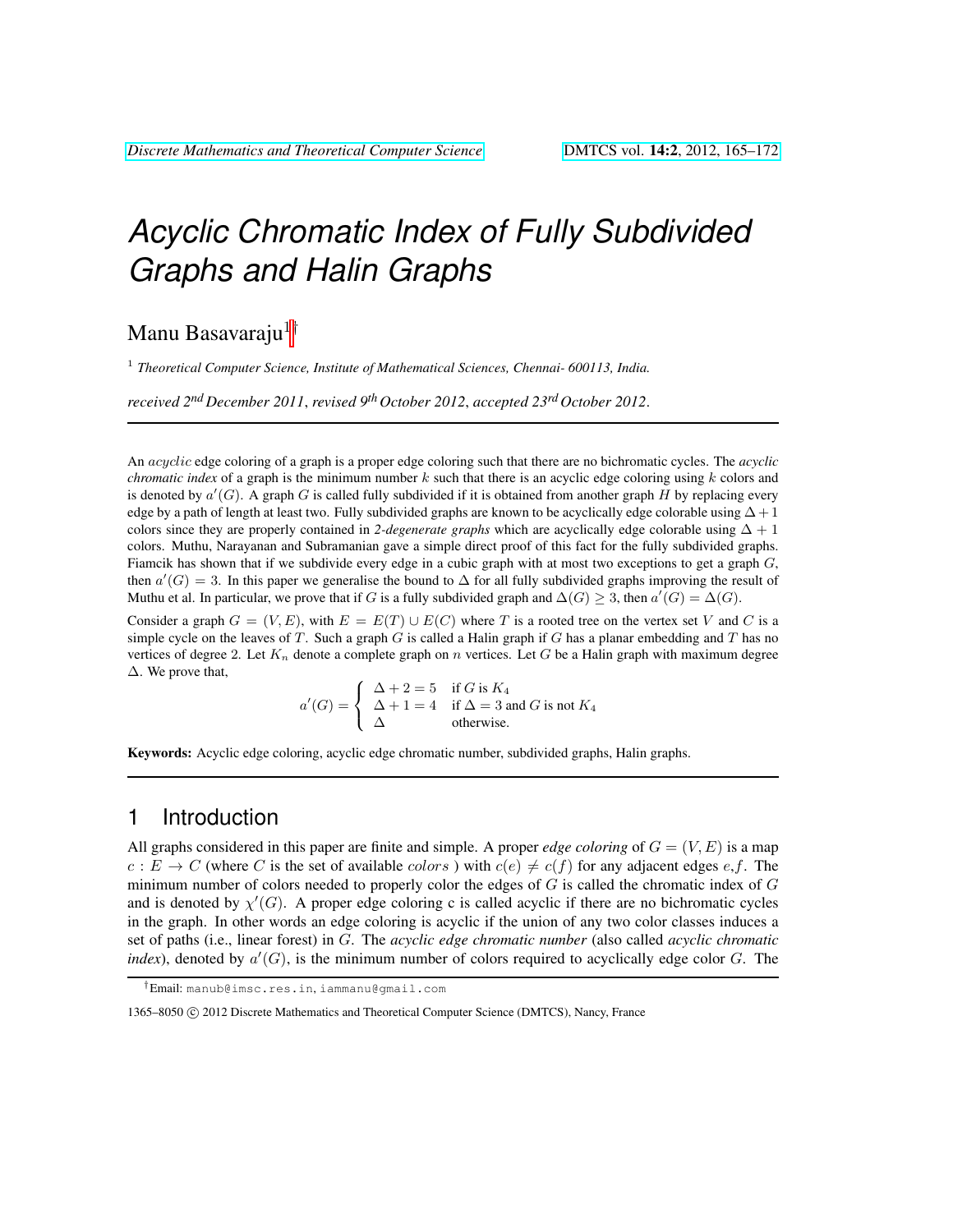concept of *acyclic coloring* of a graph was introduced by Grünbaum [\[8\]](#page-7-0). The *acyclic chromatic index* and its vertex analogue can be used to bound other parameters like *oriented chromatic number* and *star chromatic number* of a graph, both of which have many practical applications, for example, in wavelength routing in optical networks ( [\[3\]](#page-7-1), [\[10\]](#page-7-2) ). Let  $\Delta = \Delta(G)$  denote the maximum degree of a vertex in graph G. By Vizing's theorem, we have  $\Delta \leq \chi'(G) \leq \Delta + 1$  (see [\[5\]](#page-7-3) for proof). Since any acyclic edge coloring is also proper, we have  $a'(G) \ge \chi'(G) \ge \Delta$ .

It has been conjectured by Alon, Sudakov and Zaks [\[1\]](#page-7-4) (and much earlier by Fiamcik [\[6\]](#page-7-5)) that  $a'(G) \leq$  $\Delta + 2$  for any G. The best known result up to now for arbitrary graph, is by Ndreca et al. [\[13\]](#page-7-6), who showed that  $a'(G) \leq 9.62\Delta$ .

Though the best known upper bound for general case is far from the conjectured  $\Delta + 2$ , the conjecture has been shown to be true for some special classes of graphs. Alon, Sudakov and Zaks [\[1\]](#page-7-4) proved that there exists a constant k such that  $a'(G) \leq \Delta + 2$  for any graph G whose girth is at least  $k\Delta \log \Delta$ . Muthu, Narayanan and Subramanian proved the conjecture for grid-like graphs [\[11\]](#page-7-7). In fact they gave a better bound of  $\Delta + 1$  for these class of graphs. It has also been shown by Alon and Zaks [\[2\]](#page-7-8) that determining whether  $a'(G) \leq 3$  is NP-complete for an arbitrary graph G.

#### *Our results: subdivided graphs*

A graph  $G$  is called fully subdivided if it is obtained from another graph  $H$  by replacing every edge by a path of length at least two. Fully subdivided graphs are known to be acyclically edge colorable using ∆+1 colors since they are properly contained in *2-degenerate graphs* which are acyclically edge colorable using  $\Delta + 1$  colors [\[4\]](#page-7-9). Muthu, Narayanan and Subramanian [\[12\]](#page-7-10) gave a simple direct proof of this fact for the fully subdivided graphs. Fiamcik [\[7\]](#page-7-11) has shown that if we subdivide every edge in a cubic graph with at most two exceptions to get a graph G, then  $a'(G) = 3$ . In this paper we generalise the bound to  $\Delta$  for all fully subdivided graphs improving the result of [\[12\]](#page-7-10). Note that the condition  $\Delta \geq 3$  is necessary in all statements in Theorem [1](#page-1-0) and Corollaries [1](#page-1-1) and [2](#page-1-2) below because a cycle is a subdivided graph with  $\Delta = 2$  and it requires  $3 = \Delta + 1$  colors.

First we prove the bound for a class of bipartite graphs and then obtain the result for fully subdivided graphs. Let  $deg_G(x)$  denote the degree of the vertex x in graph G. We will abbreviate the notation to  $deg(x)$  when the graph G is understood from the context.

<span id="page-1-0"></span>**Theorem 1** Let  $G = (V, E)$  be a bipartite graph with maximum degree  $\Delta > 3$ , and let  $V = A \cup B$  be such that for any  $a \in A$ ,  $deg(a) = 2$ . Then  $a'(G) = \Delta$ .

Noting that fully subdivided graphs are a sub class of the bipartite graphs defined in Theorem 1, the following Corollary is obvious:

<span id="page-1-1"></span>Corollary 1 *Let* G *be a fully subdivided graph of some graph* H*, where every edge is replaced by a path of length exactly two and*  $\Delta(G) \geq 3$ *. Then*  $a'(G) = \Delta(G)$ *.* 

Remark Note that though graphs referred in the statement of Theorem [1](#page-1-0) and Corollary [1](#page-1-1) look the same, they are in fact different. Though a fully subdivided graph is a bipartite graph as defined in Theorem [1,](#page-1-0) it cannot have any cycle of length 4. Any cycle in a fully subdivided graph will be of length at least 6. But the bipartite graph we have considered in Theorem [1](#page-1-0) can have cycles of length 4.

<span id="page-1-2"></span>Corollary 2 *Let* G *be a fully subdivided graph of some graph* H*, where every edge is replaced by a path of length at least two and*  $\Delta(G) \geq 3$ *. Then*  $a'(G) = \Delta(G)$ *.*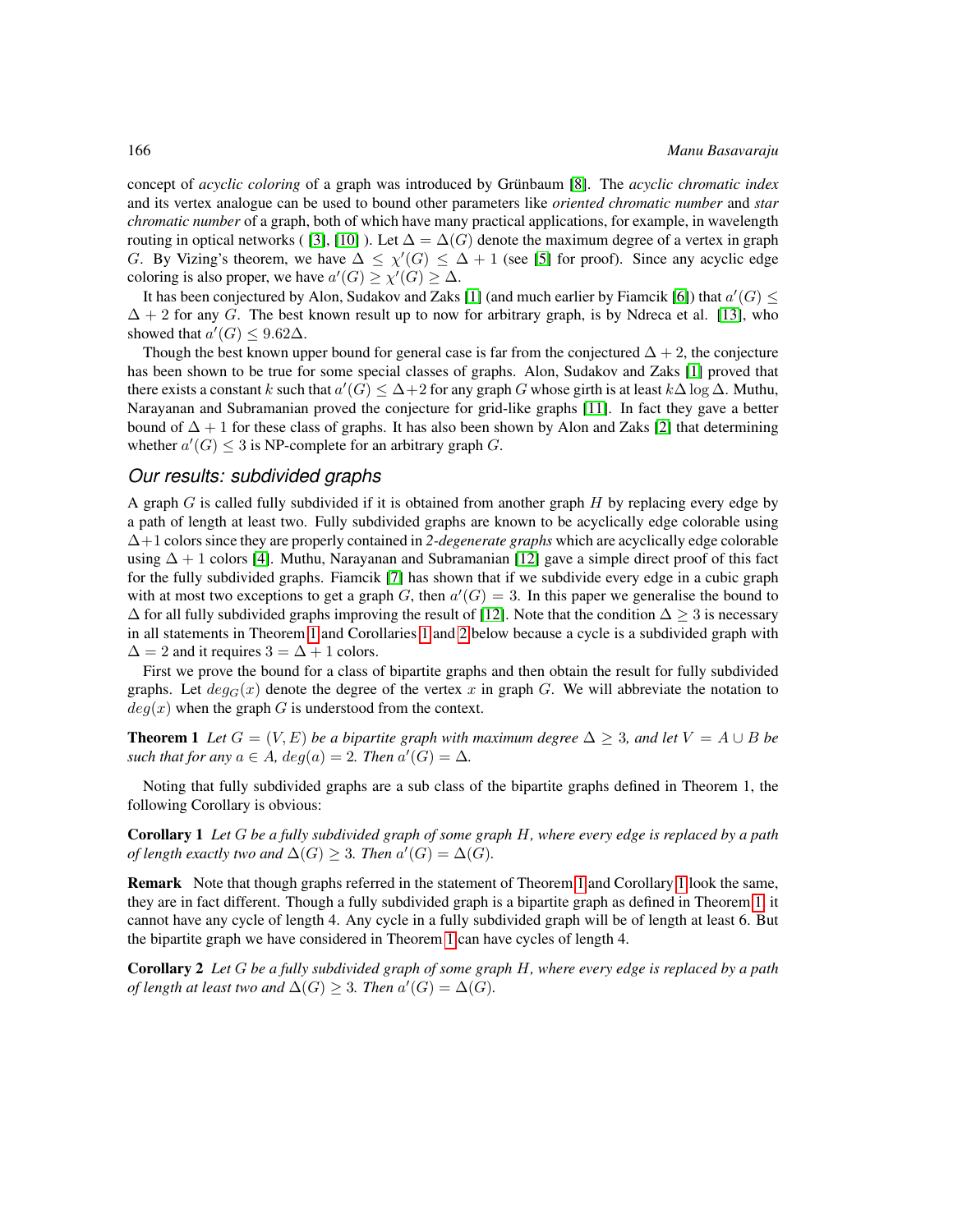**Proof:** Suppose every edge of H is replaced by a path of exactly two edges to get a graph G. Then by Corollary [1,](#page-1-1) we have  $a'(G) = \Delta$ . Thus there exists an edge uv in H which is replaced in G by a path of length at least three. Now let that path be  $(u = a_0, a_1, a_2, \dots, a_k, a_{k+1} = v)$ . Now we contract the edge  $a_1a_2$  to  $a_1$  to get a graph  $G'$ . Graph  $G'$  is again a subdivided graph and by induction has an acyclic edge coloring using  $\Delta$  colors. Let c' be such a coloring of G'. Now we obtain a coloring c of G from G' as follows: Let  $c'(a_0a_1) = \alpha$ ,  $c'(a_1a_3) = \beta$ . Let  $\gamma$  be a color different from  $\alpha$  and  $\beta$ . Now let  $c(a_2a_3) = \beta$ and  $c(a_1a_2) = \gamma$  and  $c(e) = c'(e)$  for any other edge e of G. It is easy to see that the modified coloring is acyclic. It is proper since c' is proper and  $c(a_0a_1)$ ,  $c(a_1a_2)$ ,  $c(a_2a_3)$  are all distinct. It is acyclic because if there is a bichromatic cycle created due to the recoloring, then it has to contain the edges  $a_0a_1, a_1a_2, a_2a_3$ . But we already know that all these three edges are colored differently. Thus c is acyclic.  $\Box$ 

#### *Our results: Halin Graphs*

Consider a graph  $G = (V, E)$ , with  $E = E(T) \cup E(C)$  where T is a rooted tree on the vertex set V and C is a simple cycle on the leaves of  $T$ . Such a graph  $G$  is called a Halin graph if  $G$  has a planar embedding and T has no vertices of degree  $= 2$ . The notion of Halin graphs was first used by Halin [\[9\]](#page-7-12) in his study of minimally 3-connected graphs. Let  $K_n$  denote the complete graph on n vertices. In this paper, we prove the following theorem,

<span id="page-2-0"></span>Theorem 2 *Let* G *be a Halin graph with maximum degree* ∆*. Then,*

$$
a'(G) = \begin{cases} \Delta + 2 = 5 & \text{if } G \text{ is } K_4 \\ \Delta + 1 = 4 & \text{if } \Delta = 3 \text{ and } G \text{ is not } K_4 \\ \Delta & \text{otherwise.} \end{cases}
$$

# 2 Preliminaries

Let  $G = (V, E)$  be a simple, finite and connected graph of n vertices and m edges. Let  $x \in V$ . Then  $N_G(x)$  will denote the neighbours of x in G. We abbreviate the notation to  $N(x)$  when the graph G is understood from the context. Let  $c : E \to \{0, 1, \ldots, k-1\}$  be an *acyclic edge coloring* of G. For an edge  $e \in E$ ,  $c(e)$  will denote the color given to e with respect to the coloring c. For  $x, y \in V$ , when  $e = xy$  we may use  $c(xy)$  instead of  $c(e)$ . For  $S \subseteq V$ , we denote the induced subgraph on S by  $G[S]$ .

We denote the set of colors in a coloring c by C. Let c be a partial coloring of G which uses at most |C| colors. For any vertex  $u \in V(G)$ , we define  $F_u(c) = \{c(e) | e = uv \in E(G) \}$ . For an edge  $ab \in E$ , we define  $S_{ab}(c) = F_b - \{c(ab)\}\.$  Note that  $S_{ab}(c)$  and  $S_{ba}(c)$  can be different. We will abbreviate the notation to  $F_u$  and  $S_{ab}$  when the coloring c is understood from the context.

**Maximal bichromatic Path:** Consider the subgraph induced by any two colors  $\alpha$  and  $\beta$  with respect to any proper coloring c. The  $(\alpha, \beta)$ -subgraph consists of even cycles, bichromatic paths of length at least two, isolated edges and isolated vertices. Now when we say maximal bichromatic path, we only concentrate on bichromatic paths of length at least two, ignoring the even bichromatic cycles, isolated edges and isolated vertices. Thus an  $(\alpha, \beta)$  maximal bichromatic path with respect to a proper coloring c of G is a path-component of the  $(\alpha, \beta)$ -subgraph that consists of at least two edges. An  $(\alpha, \beta, a, b)$  maximal bichromatic path is an  $(\alpha, \beta)$  maximal bichromatic path which starts at the vertex a with an edge colored  $\alpha$  and ends at b. We emphasise that the edge of the  $(\alpha, \beta, a, b)$  maximal bichromatic path incident on vertex a is colored  $\alpha$  and the edge incident on vertex b can be colored either  $\alpha$  or  $\beta$ . Thus the notations  $(\alpha, \beta, a, b)$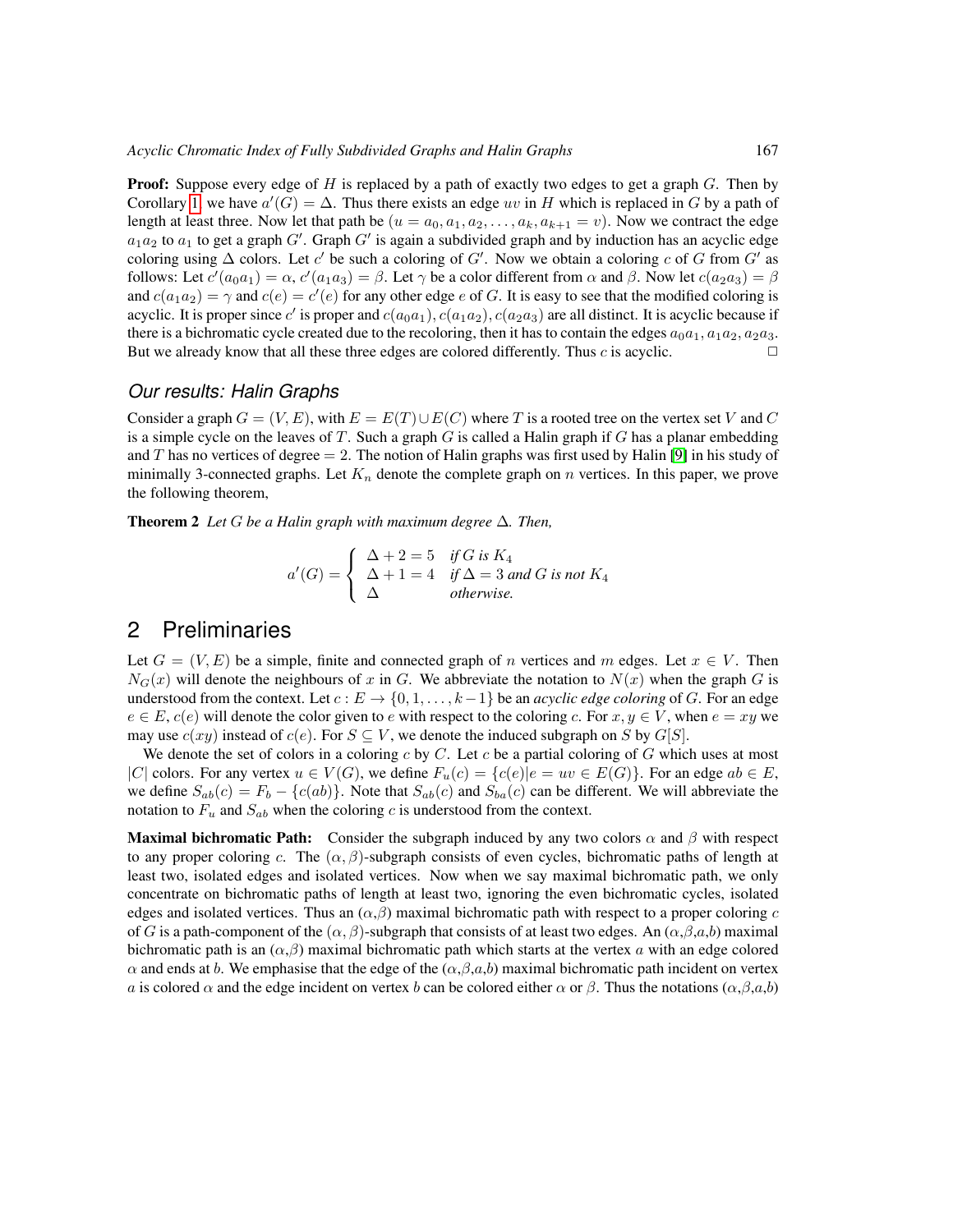and  $(\alpha, \beta, b, a)$  have different meanings. Also note that any maximal bichromatic path will have at least two edges. The following fact is obvious from the definition of acyclic edge coloring:

<span id="page-3-2"></span>**Fact 1 ([\[4\]](#page-7-9))** *Given a pair of colors*  $\alpha$  *and*  $\beta$  *of a proper coloring c of G*, *there can be at most one*  $(\alpha, \beta)$ *maximal bichromatic path containing a particular vertex* v*, with respect to* c*.*

A color  $\alpha \neq c(e)$  is a *candidate* for an edge *e* in G with respect to a partial coloring c of G if none of the adjacent edges of *e* are colored  $\alpha$ . A candidate color  $\alpha$  is *valid* for an edge *e* if assigning the color  $\alpha$ to *e* does not create any bichromatic cycle in G.

**Critical Path:** Let  $ab \in E$  and c be a partial coloring of G. Then a  $(\alpha, \beta, a,b)$  maximal bichromatic path which starts out from the vertex a via an edge colored  $\alpha$  and ends at the vertex b via an edge colored  $\alpha$  is called an  $(\alpha, \beta, ab)$  critical path. Note that any critical path will be of odd length. Moreover the smallest length possible is three.

<span id="page-3-0"></span>**Fact 2** ([\[4\]](#page-7-9)) Let c be a partial coloring of G. A candidate color  $\beta$  is not valid for the edge  $e = (a, b)$  if *and only if*  $\exists \alpha \in S_{ab} \cap S_{ba}$  *such that there is a*  $(\alpha, \beta, ab)$  *critical path in* G *with respect to the coloring* c.

**Color Exchange:** Let c be a partial coloring of G. Let  $u, i, j \in V(G)$  and  $ui, uj \in E(G)$ . We define Color Exchange with respect to the edge  $ui$  and  $uj$ , as the modification of the current partial coloring c by exchanging the colors of the edges ui and uj to get a partial coloring c', i.e.,  $c'(ui) = c(uj)$ ,  $c'(uj) = c(u_i)$  and  $c'(e) = c(e)$  for all other edges e in G. The color exchange with respect to the edges  $ui$  and  $uj$  is said to be proper if the coloring obtained after the exchange is proper. The color exchange with respect to the edges ui and  $uj$  is valid if and only if the coloring obtained after the exchange is acyclic.

<span id="page-3-1"></span>**Lemma 1 ([\[4\]](#page-7-9))** Let  $u, i, j, a, b \in V(G)$ ,  $ui, uj, ab \in E$ . Also let  $\{\lambda, \xi\} \in C$  such that  $\{\lambda, \xi\} \cap$  ${c(u_i), c(u_j)} \neq \emptyset$  and  ${i, j} \cap {a, b} = \emptyset$ . Suppose there exists an  $(\lambda, \xi, ab)$ -critical path that con*tains vertex* u*, with respect to a valid partial coloring* c *of* G*. Let* c <sup>0</sup> *be the partial coloring obtained from* c *by the color exchange with respect to the edges* ui *and* uj*. If* c 0 *is proper, then there will not be any*  $(\lambda, \xi, ab)$ -critical path in G with respect to the partial coloring c'.

# 3 Proof of Theorem [1](#page-1-0)

Let G be a minimum counterexample (with respect to the number of edges) for the theorem statement. It is easy to see that  $G$  is 2-connected since otherwise, the acyclic edge coloring of the blocks of  $G$  could be easily extended to G.

The graph  $G = (V, E)$  is a bipartite graph with bipartition A, B and for any  $a \in A$ ,  $deg(a) = 2$ . Let  $a_1 \in A$ . Let C be the set of colors. We have  $|C| = \Delta(G)$ . Now since G is a minimum counterexample,  $G - \{a_1\}$  is acyclically edge colorable using at most  $\Delta$  colors and let  $c''$  be such a coloring of  $G - \{a_1\}$ . Let  $N(a_1) = \{x, b_1\}$ . Now we try to extend the coloring  $c''$  to a valid coloring c of G. Now  $C - F_{b_1}$ is the set of candidate colors for the edge  $b_1a_1$ . Assign a color from  $C - F_{b_1}$  to the edge  $b_1a_1$  to get a coloring c'. Without loss of generality, we assume that  $c'(b_1a_1) = 1$ .

Let  $N(x) = \{a_1, a_2, \ldots, a_k\}$ , where  $k = deg(x)$  and  $N(a_i) = \{x, b_i\}$ . Suppose  $deg(x) < \Delta$ . Then if  $c'(b_1a_1) \notin F_x$ , there exists a candidate color for the edge  $xa_1$ . It is also valid since if there is a bichromatic cycle created due to this coloring then it has to pass through the vertex  $x$ , implying that  $c'(b_1a_1) \in F_x$ , a contraction to our assumption. On the other hand if  $c'(b_1a_1) \in F_x$ , then there are at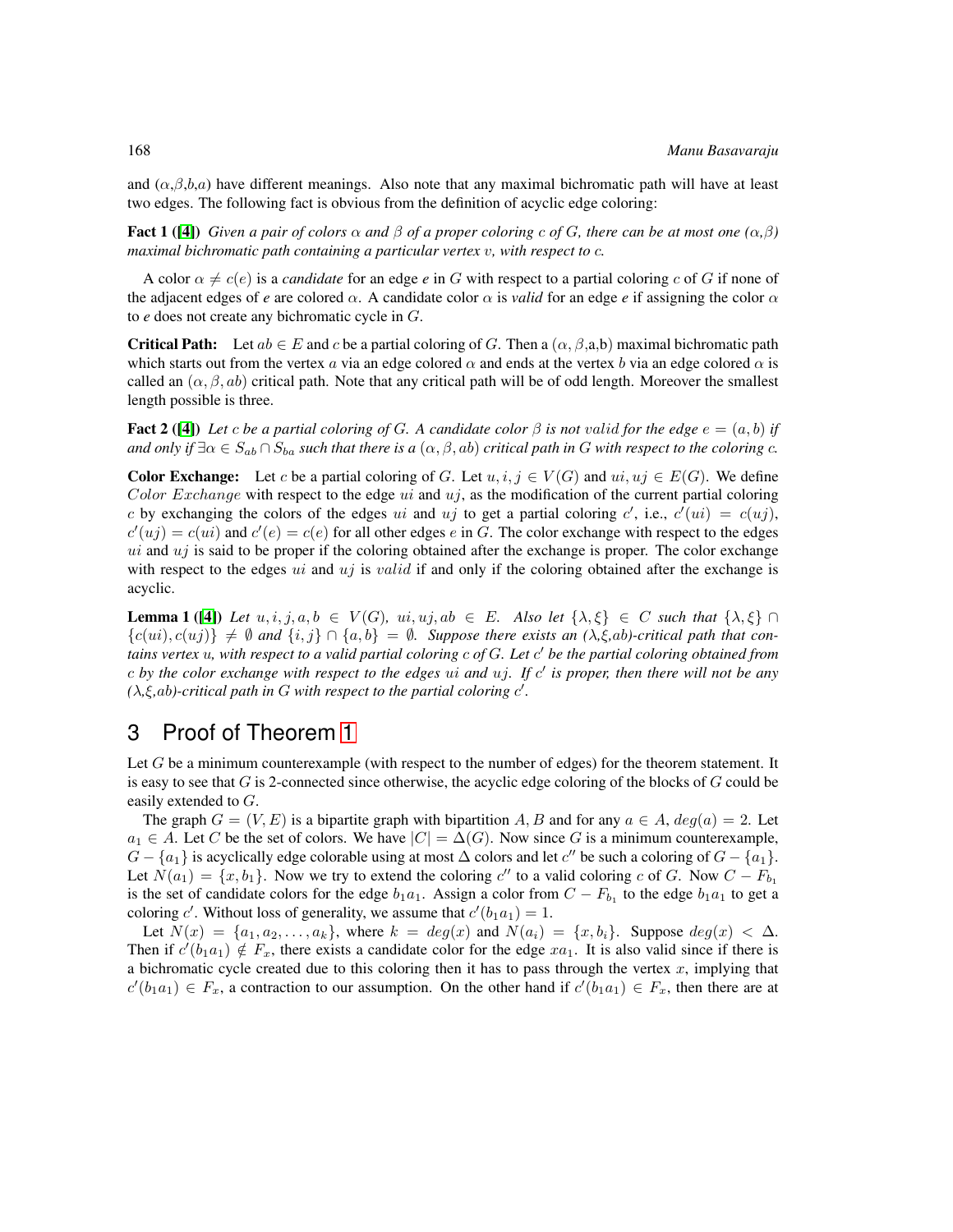least two candidate colors for the edge  $xa_1$ , say  $\alpha$  and  $\beta$ . If both of them are not valid then by Fact [2](#page-3-0) there exist  $(1, \alpha, xa_1)$  and  $(1, \beta, xa_1)$  critical paths with respect to c'. Since  $c'(b_1a_1) \in F_x$ , without loss of generality let  $c'(xa_2) = 1$ . Then the above mentioned critical paths have to pass through  $a_2$ , implying that  $1, \alpha, \beta \subseteq F_{a_2}$ , a contradiction since  $deg(a_2) = 2$ . Thus at least one of  $\alpha$  or  $\beta$  is valid for the edge  $xa_1$ .

Thus  $deg(x) = \Delta$ . Now we have the following cases:

### <span id="page-4-1"></span>case 1:  $c'(b_1a_1) \in F_x$

Without loss of generality let  $c'(xa_2) = c'(b_1a_1) = 1$ . Now since  $deg(x) = \Delta$ , there exists only one candidate color for the edge  $a_1x$ . Let it be  $\alpha$ . Now if the color  $\alpha$  is not valid, then by Fact [2,](#page-3-0)  $c(a_2b_2) = \alpha$  and there exists a  $(1, \alpha, a_1x)$  critical path containing the edge  $a_2b_2$ . If there exists a vertex  $a_i$  other than  $a_1, a_2$  such that  $c'(a_i b_i) = \alpha$ , then exchange the colors of edges  $xa_2$  and  $xa_i$ . Now by Lemma [1,](#page-3-1) the  $(1, \alpha, a_1x)$  critical path is broken and color  $\alpha$  is valid for the edge  $a_1x$ . If there is no such vertex  $a_i$ , we have  $c(a_ib_i) \neq \alpha$  for all  $3 \leq i \leq k$ . Let  $c'(xa_3) = \beta$ . Now recolor the edge  $xa_3$  using color  $\alpha$  to get a coloring d. The coloring d is proper since  $\alpha \notin F_x(c')$ and  $c'(a_3b_3) \neq \alpha$ . It is also acyclic because if there is a bichromatic cycle created, then it has to be a  $(1, \alpha)$ -bichromatic cycle, implying that there existed a  $(1, \alpha, xa_3)$  critical path with respect to c', a contradiction to Fact [1](#page-3-2) since there already existed a  $(1, \alpha, a_1x)$  critical path in c'. Thus d is acyclic. Now we get a coloring c from d by assigning  $c'(xa_3) = \beta$  for the edge  $xa_1$ . The color is valid since any bichromatic cycle if present has to involve edges  $a_1x, xa_2, a_2b_2$  which are colored differently. Thus we have a valid coloring of  $G$ , a contradiction for the fact that  $G$  is a counterexample.

### <span id="page-4-0"></span>case 2:  $c'(b_1a_1) \notin F_x$

This means that  $\{c'(b_1a_1) = 1\} \cup F_x = C$ . We have the following two subcases:

<span id="page-4-2"></span>**[2.](#page-4-0)1:**  $c'(a_i b_i) \neq 1$  for some  $i, 2 \leq i \leq k$ .

Suppose without loss of generality that  $c'(a_i b_i) = \alpha \neq 1$  and  $c'(xa_i) = \beta$ . Then recolor edge  $xa_i$  using color [1](#page-4-1) to get a coloring d. If the coloring d is valid we are in *case* 1. Otherwise a bichromatic cycle has been created due to this recoloring, say a  $(1, \alpha)$ -bichromatic cycle going through  $b_i, a_i, a_j, b_j$  (for some  $j \neq i$ ) with  $d(xa_j) = \alpha$  and  $d(a_jb_j) = 1$ . Recolor  $xa_j$  using color  $\beta$  to get a valid coloring d' and we are in *case [1](#page-4-1)*.

**[2.](#page-4-0)2:**  $c'(a_i b_i) = 1$  for all  $i, 2 \le i \le k$ .

Without loss of generality we can assume that  $c'(xa_2) = 2$ . Now recolor edge  $xa_1$  using color 2, edge  $xa_2$  using color 1 and discard the color of edge  $a_2b_2$  to get a coloring d. Now again this situation is similar to assigning color to edge  $xa_1$ , here  $b_2$  and  $a_2$  taking the role of x and  $a_1$  respectively. The vicinity of  $b_2$  will be similar to x. Thus we are again in the same cases as in the case of  $x$ . Either we can extend the coloring as in the cases described above or we are in the case where  $1 \notin F_{b_2}(d)$ , for  $y_i \in N_G(b_2)$ ,  $1 \in F_{y_i}(d)$  and  $\{d(xa_2) = 1\} \cup F_{b_2}(d) = C$ . Hence  $2 \in F_{b_2}(d)$ . We move on like this along the  $(1, 2)$ bichromatic path that was in the coloring  $c'$  by iterating the previous recoloring procedure.

Since  $c'$  was acyclic we cannot come back to a vertex which we had already visited before. We now want to prove the existence of a vertex  $z \in B$  such that for some vertex  $w_i \in N(z)$ ,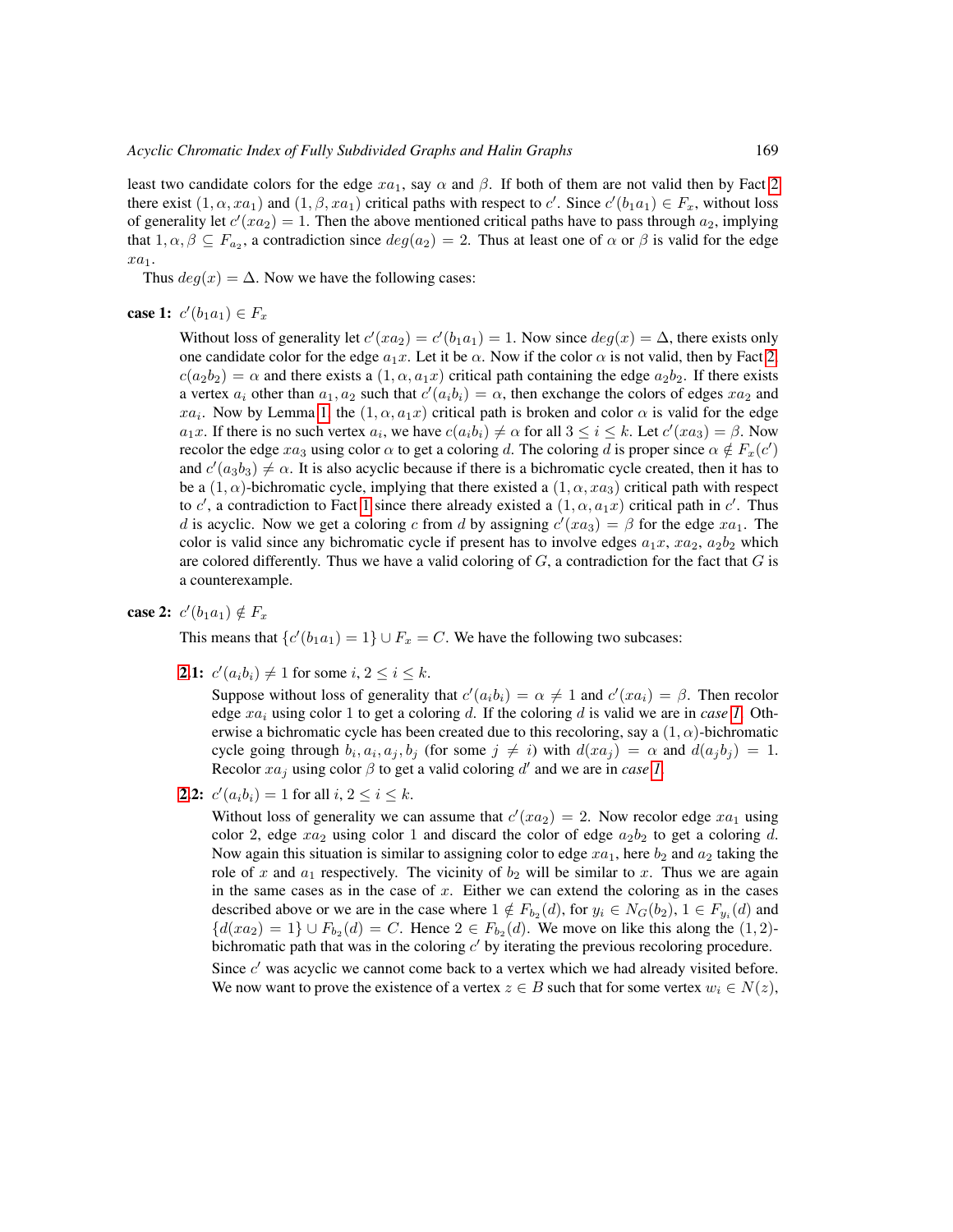$1 \notin F_{w_i}(d)$  and so we can extend the coloring to the whole graph G using *subcase* [21](#page-4-2). Suppose by contradiction we visited all vertices of  $B$  and come back to  $x$  via  $b_1$ , we know that with respect to c',  $c'(a_1b_1) = 1$  and  $c'(xa_2) = 2$ . This means that there exists a  $(1, 2, a_1, x)$  bichromatic path which is of even length. This path along with the edge  $xa_1$ , will give an odd cycle, a contradiction since  $G$  is bipartite. We can infer that there exists a vertex z such that  $1 \notin F_{w_i}(d)$ , for some  $w_i \in N(z)$ . Now we are in *subcase* [21](#page-4-2). Thus we have a coloring for G using  $\Delta$  colors and hence a contradiction to our assumption that G is the minimum counterexample.

# 4 Proof of Theorem [2](#page-2-0)

Let  $G = (V, E)$  be a simple, finite and connected Halin graph of n vertices and m edges. For a rooted tree T, the depth of the root is taken to be 0 and the depth of any other vertex is one greater than the depth of its parent. The depth of the tree is taken to be the maximum depth of a vertex in it. If a Halin graph has an acyclic edge coloring using exactly the number of colors specified in Theorem [2,](#page-2-0) then the graph is said to have a *desired coloring*.

Note that there is a planar embedding for the Halin graph. For the proof we choose a maximum degree vertex of  $T$  to be the root. This ensures that the root is not a leaf. The cycle  $C$  is passing through the leaves of the tree T. Let  $\sigma$  be a circular ordering of the leaves of T, obtained as we traverse the cycle C in the clockwise direction.

<span id="page-5-0"></span>Claim 1 *Halin graph of depth* 1 *has a* desired coloring*.*

**Proof:** Let G be a Halin graph on n vertices. Let u be the root. If  $G = K_4$ , we know that H is acyclically edge colorable using 5 colors. Since  $G \neq K_4$ , clearly  $\Delta(G) \geq 4$ . Let  $a_0, a_1, \ldots, a_{\Delta-1}$  be the children of u ordered with respect to the circular ordering  $\sigma$ . We color the graph G as follows:

•  $c(u, a_i) = i$  for  $0 \le i \le \Delta - 1$ .

• 
$$
\forall i, 0 \leq i \leq \Delta - 1, c(a_i a_{i+1 \pmod{\Delta}}) = c(ua_{i+2 \pmod{\Delta}}).
$$

It is easy to check that the coloring is proper and acyclic.  $\Box$ 

Let  $u$  be an internal vertex of  $T$  with maximum depth. In view of Claim [1,](#page-5-0) we can assume that the depth of T is more than 1 and thus u is not the root. Let v be the parent of u. Since u is an internal vertex of  $T$  with maximum depth it is easy to see that the children of  $u$  have to be consecutive with respect to the circular ordering  $\sigma$  (Recall the way the ordering was defined). Let  $a_0, a_1, \ldots, a_{k-1}, 2 \leq k \leq \Delta - 1$ be the children of u ordered with respect to the circular ordering  $\sigma$ . Let x be the predecessor of  $a_0$  and y be the successor of  $a_{k-1}$  with respect to the ordering  $\sigma$ . That is  $N_G(a_0) = \{x, a_1, u\}$  and  $N_G(a_{k-1}) =$  $\{y, a_{k-2}, u\}$ . It is easy to see that since u is not the root there are at least 2 more leaves in T, in addition to  $a_0, a_1, \ldots, a_{k-1}$ . Therefore  $x \neq y$ .

We prove Theorem [2](#page-2-0) by induction on the number of vertices. Let G be a Halin graph on n vertices. Now we get a Halin graph G' by contracting the subset  $\{u, a_0, a_1, \ldots, a_{k-1}\}$  of V. Note that since the vertex with maximum degree of G was chosen as the root and depth of  $T$  is more than 1, we have  $\Delta(G') = \Delta(G) = \Delta$ . Let z be the vertex resulting from this contraction. Then it is easy to see that  $N_{G'}(z) = \{v, x, y\}.$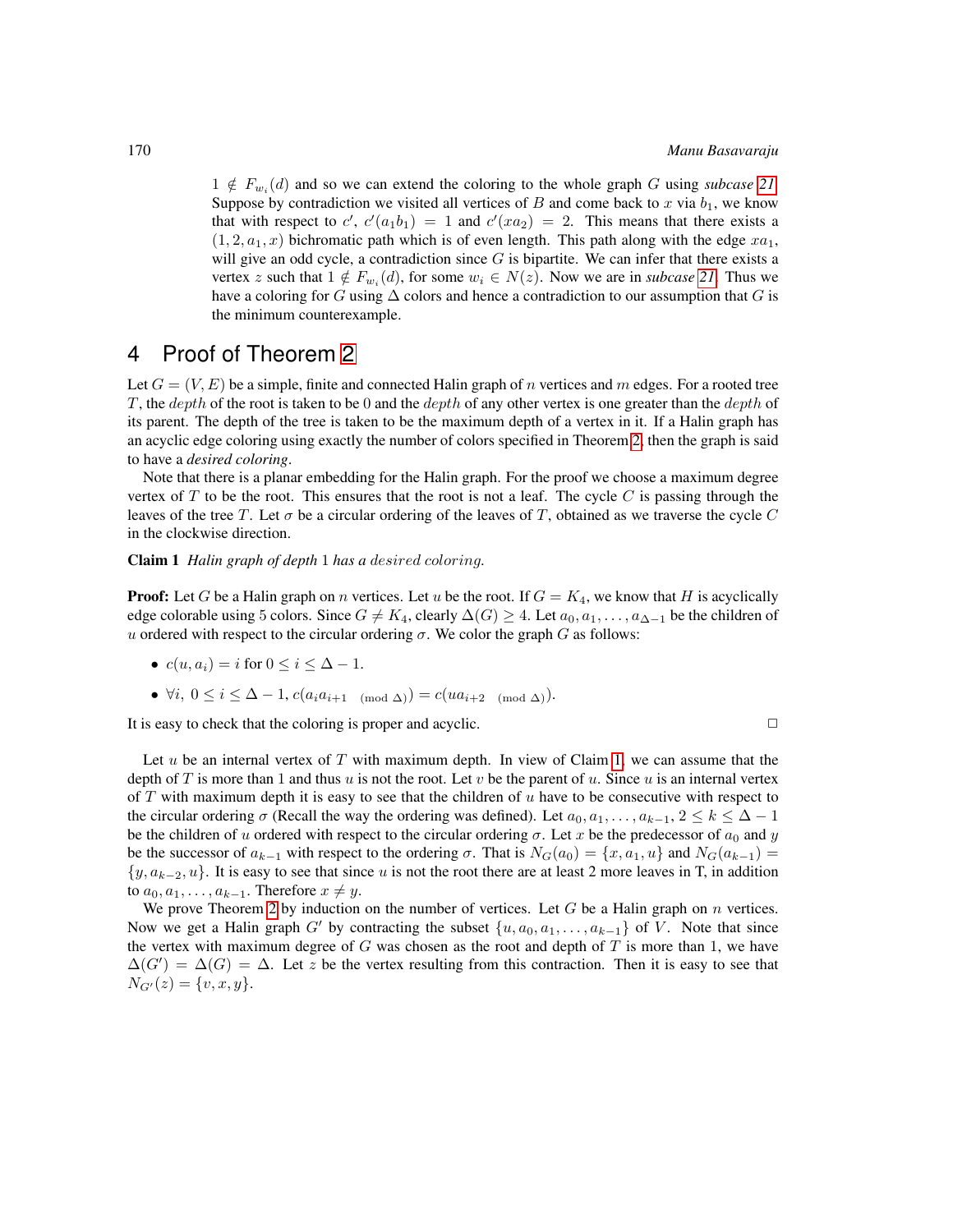Now by induction hypothesis  $G'$  has a *desired coloring*. We consider two cases:

**case 1:** 
$$
G' = K_4
$$
.

Here we have  $\Delta = 3$ . In this case it is easy to verify that G has to be isomorphic to the graph given in Figure [1.](#page-6-0) Thus it is sufficient to show that this graph can be acyclically edge colored using 4 colors. The coloring is explicitly given in Figure [1.](#page-6-0)

case 2:  $G' \neq K_4$ .

Note that in  $G'$  the edges  $zv$ ,  $zx$  and  $zy$  are mutually adjacent and hence the colors on them have to be different. We can also assume that the colors on the



<span id="page-6-0"></span>Fig. 1: Coloring of G when  $G' = K_4$ 

edges  $zv$ ,  $zx$ ,  $zy$  are  $\Delta-1$ , 0, 1 respectively since otherwise we can rename the colors as required.

We get the coloring  $d$  of  $G$  from  $c$  of  $G'$  as follows:

- $d(xa_0) = c(xz) = 0, d(a_{k-1}y) = c(zy) = 1.$
- $d(ua_0) = 1, d(ua_1) = 0$  and  $d(ua_i) = i$  for  $2 \le i \le k 1 \le \Delta 2$ .
- $\forall i, 0 \leq i \leq k-3, d(a_i a_{i+1}) = d(ua_{i+2}).$
- $d(a_{k-2}a_{k-1}) = c(zv) = \Delta 1.$
- $d(uv) = c(zv) = \Delta 1$ .
- $d(e) = c(e)$  for all other edges e.

Claim 2 *The coloring* d *is acyclic.*

**Proof:** It is clear that the coloring is proper. We claim that this coloring is acyclic also. First observe that there cannot be a bichromatic cycle that contains any one of the edges  $uv$ ,  $xa_0$  or  $ya_{k-1}$ . This is because if there is a bichromatic cycle containing any one of these edges then it has to contain at least two edges from the three mentioned. This implies that the bichromatic cycle existed even in  $G'$  since these edges were present in  $G'$  too as zv, zx and zy with the same colors (Recall that x, y, v are distinct vertices in  $G^{\prime}$ ).

Thus we can infer that if there is a bichromatic cycle then it has to be formed in the subgraph induced by the vertices  $u, a_0, a_1, \ldots a_{k-1}$ . Now with respect to this induced subgraph each color class has at most two edges and thus if there is a bichromatic cycle, it has to be a 4-cycle. In this induced subgraph the color classes 0, 1 and  $\Delta - 1$  have exactly one edge each. Thus there cannot be a bichromatic cycle containing any of these colors. Now suppose there is a  $(i, j)$  bichromatic cycle with  $i > j$  and  $i, j \notin \{0, 1, \Delta - 1\}$ . Note that  $2 \leq j$ . Then the edges have to be  $ua_i$ ,  $ua_j$  and the cycle edges between them. It means that the cycle edges are adjacent, which means that  $i - j = 2$ . Hence we have  $d(a_i a_{i+1}) = i$  and  $d(a_{j+1}a_i) = j$ . Since  $i \leq k-1$ , we infer that  $j+1 \leq k-3$ . Therefore by the definition of the coloring d,  $d(a_{i+1}a_i) = j + 3 > j$ , a contradiction. Thus the  $(i, j)$ -bichromatic cycle does not exist and thus coloring  $c$  is acyclic.

Therefore G has a desired coloring.